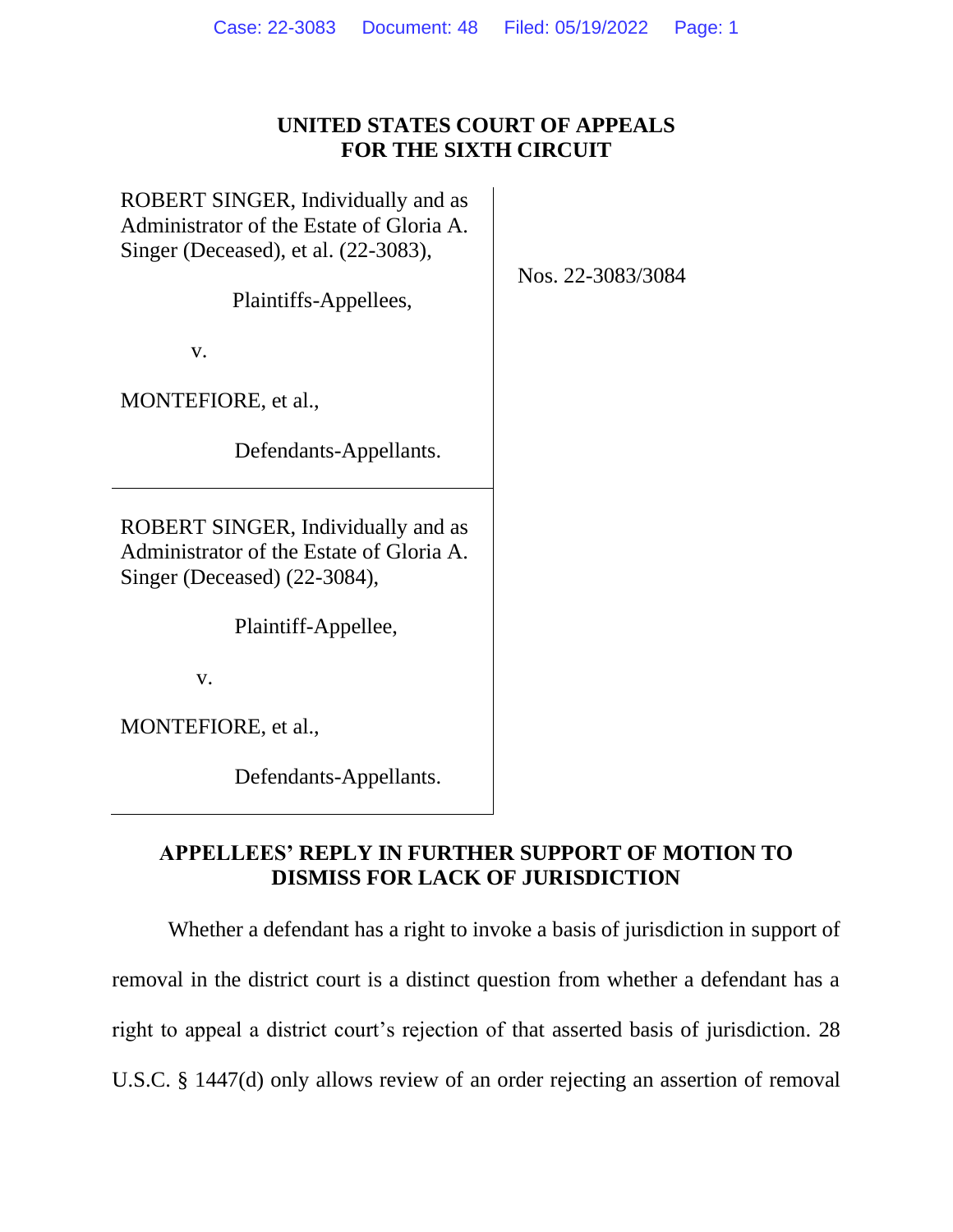jurisdiction where the order "remand[s] a case to the State court from which it was *removed* pursuant to [28 U.S.C.] section 1442 or 1443" (emphasis added). Under the Supreme Court's recent decision in *BP p.l.c. v. Mayor of Baltimore*, to fall within this exception, "a defendant's *notice of removal* must assert the case is *removable* in accordance with or by reason of" either section 1442 or 1443. *BP*, 141 S. Ct. 1532, 1538 (2021) (cleaned up; emphasis added).

Appellants address neither the text of section 1447(d) nor the Supreme Court's recent interpretation of that provision, choosing to focus on policy arguments about whether a defendant can assert additional bases for removal in the *district court*. Given the record here, this choice is understandable: All of the relevant notices of removal explicitly asserted that the underlying state-court actions were removable *solely* under 28 U.S.C. § 1441(a). The Facility Defendants' notices stated:

This case is removable under 28 U.S.C. § 1441(a) on the basis of "original jurisdiction" because Plaintiff's Complaint asserts a claim "arising under" and governed by federal law within the meaning of 28 U.S.C. § 1331.

*E.g.*, 21-cv-2102 RE 1 at  $\P$  4. And Hyman's notices stated:

[T]his case is removable under 28 U.S.C. § 1441(a) on the basis of 'original jurisdiction' because Plaintiff's Complaint asserts a claim "arising under" and governed by federal law within the meaning of 28 U.S.C. § 1331.

*E.g.*, 21-cv-2120 RE 1 at  $\P$  4.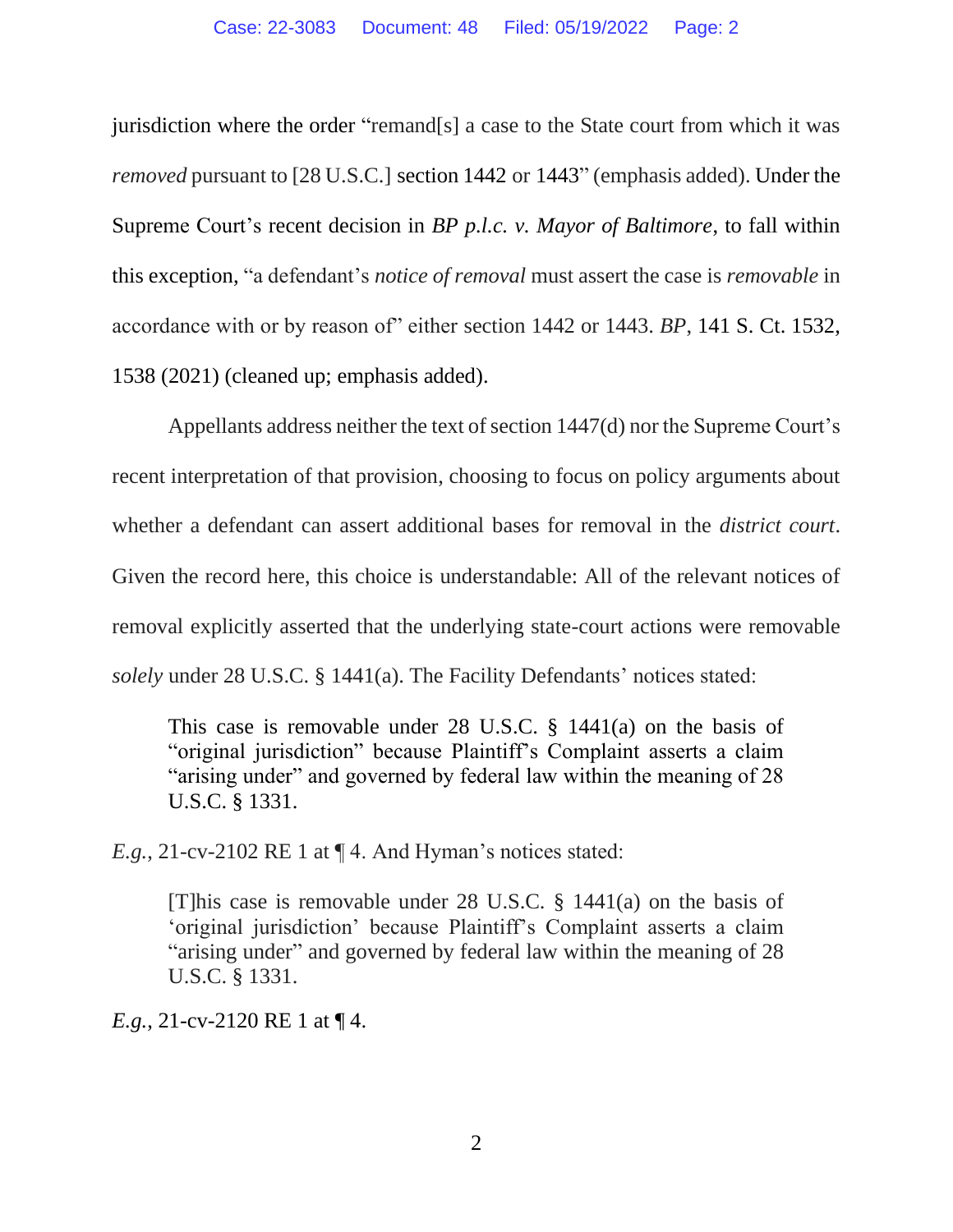Appellants do not contest that the Facility Defendants' notices of removal fail to meet the *BP* standard; they base their argument that the remand order is appealable under section 1447(d) entirely on an incomprehensible reference to section 1442 in the "argument" section of Hyman's notices. In so doing, Appellants mischaracterize as "nit-picking" and "hyper-technical" Appellees' argument that a passing reference to a statute is not the same as invoking it as a ground for removal. Opp'n 14. It is not "nit-picking" to conclude that when a defendant explicitly states that a "case is removable under 28 U.S.C. § 1441(a) on the basis of 'original jurisdiction,'" he has not "assert[ed] the case is removable 'in accordance with or by reason of'" section 1442, as *BP* requires—even if he cites section 1442 in passing as further support for his argument that the case would be removable under section 1441 based on the doctrine of complete preemption. A mere mention of section 1442—in a statement referring to original jurisdiction and without *any* allegations supporting federalofficer removal—is not sufficient to trigger the exception to the rule against review of remand orders.

Because Hyman's notice of removal would be insufficient to trigger the exception to the review bar in section 1447(d) were it the *only* notice of removal, the Court need not address the novel question of how *BP*'s section 1447(d) test applies where a defendant consents to removal on one ground and then later files a notice of removal on additional grounds. As to that question, though, section 1447(d)'s plain-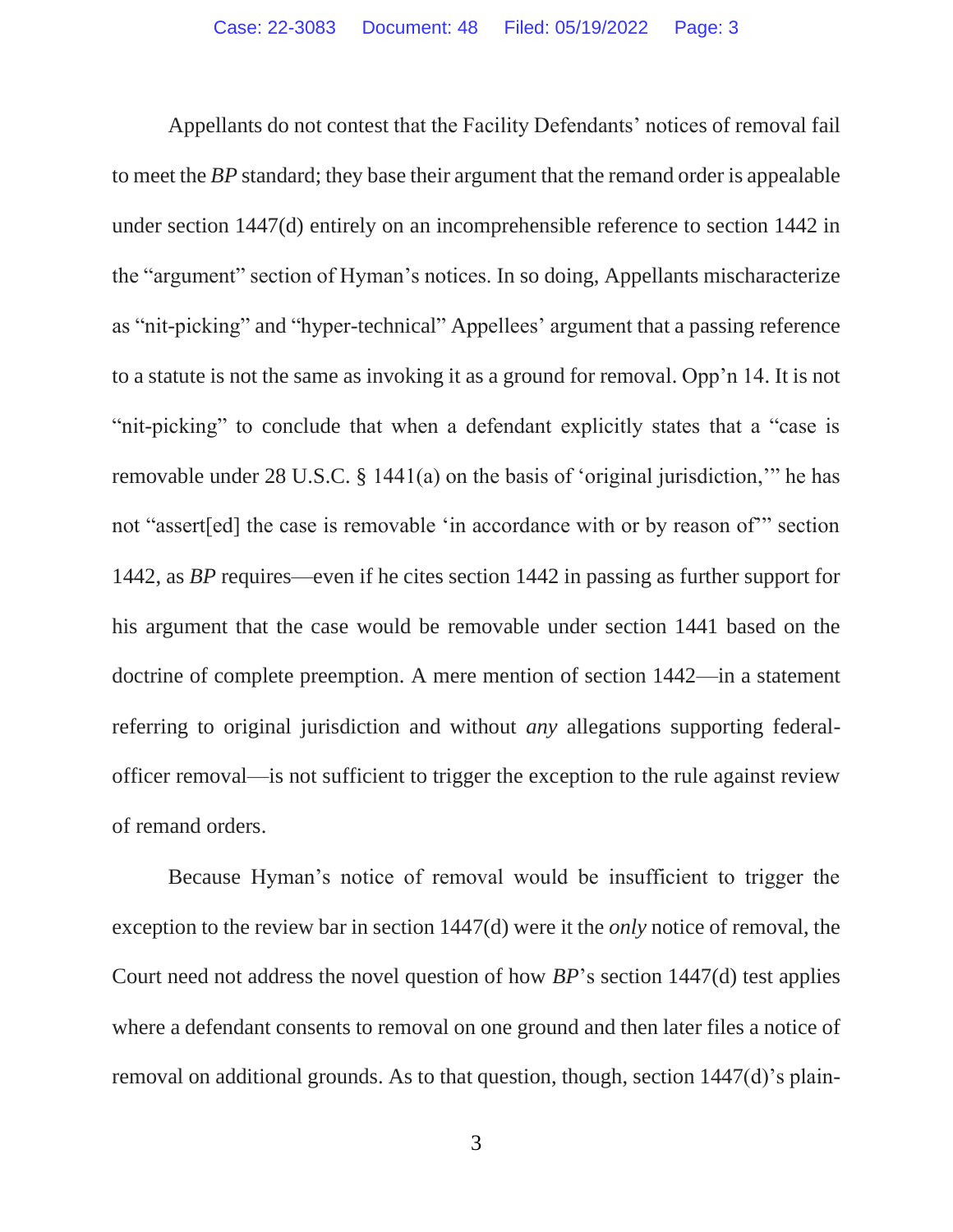text asks whether a "case" has been "removed" based on section 1442 or 1443. And under 28 U.S.C. § 1446(d), removal is "effected" upon the filing and service of a notice of removal consistent with the other requirements of section 1446. Hyman's consent to the Facility Defendants' notices of removal meant all of those elements were satisfied at the time those notices were filed and served, and thus the state court cases were "removed" at that time. Appellants' response to this argument fails to address section 1447(d) and its text, and focuses solely on whether defendants can raise additional grounds for removal in district court. Even then, Appellants' policy concerns are misplaced: Hyman *chose* to consent to removal solely on the basis of section 1441(a). That his choice to do so, like the other Appellants' choice not to raise federal-officer removal in their Notices of Removal, has consequences is not a basis for ignoring the text of the statute.

#### **ARGUMENT**

## **I. Hyman's notices of removal did not assert that the cases were removable in accordance with or by reason of section 1442.**

Appellants' argument as to the sufficiency of Hyman's notices of removal to trigger the 1447(d) exception barely addresses the content of those notices and mischaracterizes their contents where it does. A review of those notices shows why, even under a liberal pleading standard, Hyman's reference to section 1442(d) in the "Argument" section of his notices does not meet the *BP* standard.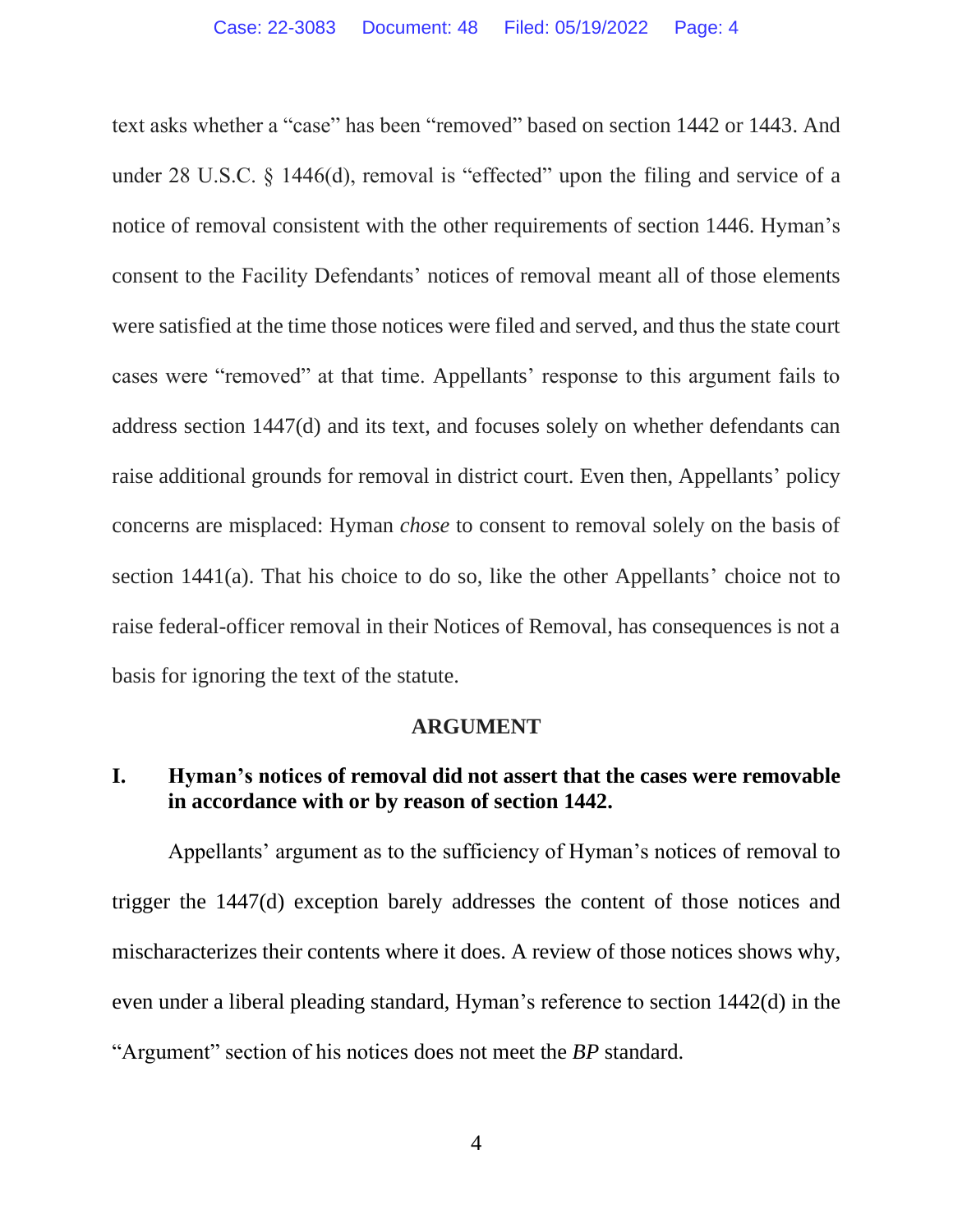Hyman's notices of removal contained three numbered headings: "Statement of the Case & Procedural Requirements," "COVID-19 and the PREP Act," and "Argument and Citation to Authority." In the first section of each notice, Hyman set out a short and plain statement of the basis for removal, alleging that the case was removable under section 1441(a) because federal courts would have original jurisdiction over the action pursuant to 28 U.S.C. § 1331, on the theory that the complaint asserted a claim arising under the Public Readiness and Emergency Preparedness Act, 42 U.S.C. §§ 247d-6d, 247d-6e (the "PREP Act"). *See, e.g.*, 21 cv-2120 RE 1 at ¶¶ 4–5. In the second section, Hyman made statements about the PREP Act, its invocation in response to COVID-19, and its preemptive scope. *Id.* ¶¶ 7–11. In the third section, Hyman discussed his theory of complete preemption under the PREP Act, citing complete preemption case law. *Id.* ¶¶ 12–19. The notices' only reference to section 1442 appears in that third section, in a paragraph stating:

This case is removable under 28 U.S.C.A. § 1441(a) on the basis of "original jurisdiction" because Plaintiff's Complaint asserts a claim "arising under" federal law within the meaning of § 1331. Original jurisdiction is also through an action pursuant to 28 U.S.C.  $\S 1442(a)(1)$ . The Court also has supplemental jurisdiction over state law claims under 28 U.S.C. § 1367.

*Id.*  $\parallel$  12. The "argument" section contains no other reference to federal-officer removal, no reference to the requisite elements of federal-officer removal, and no facts or case law that would support federal-officer removal.

5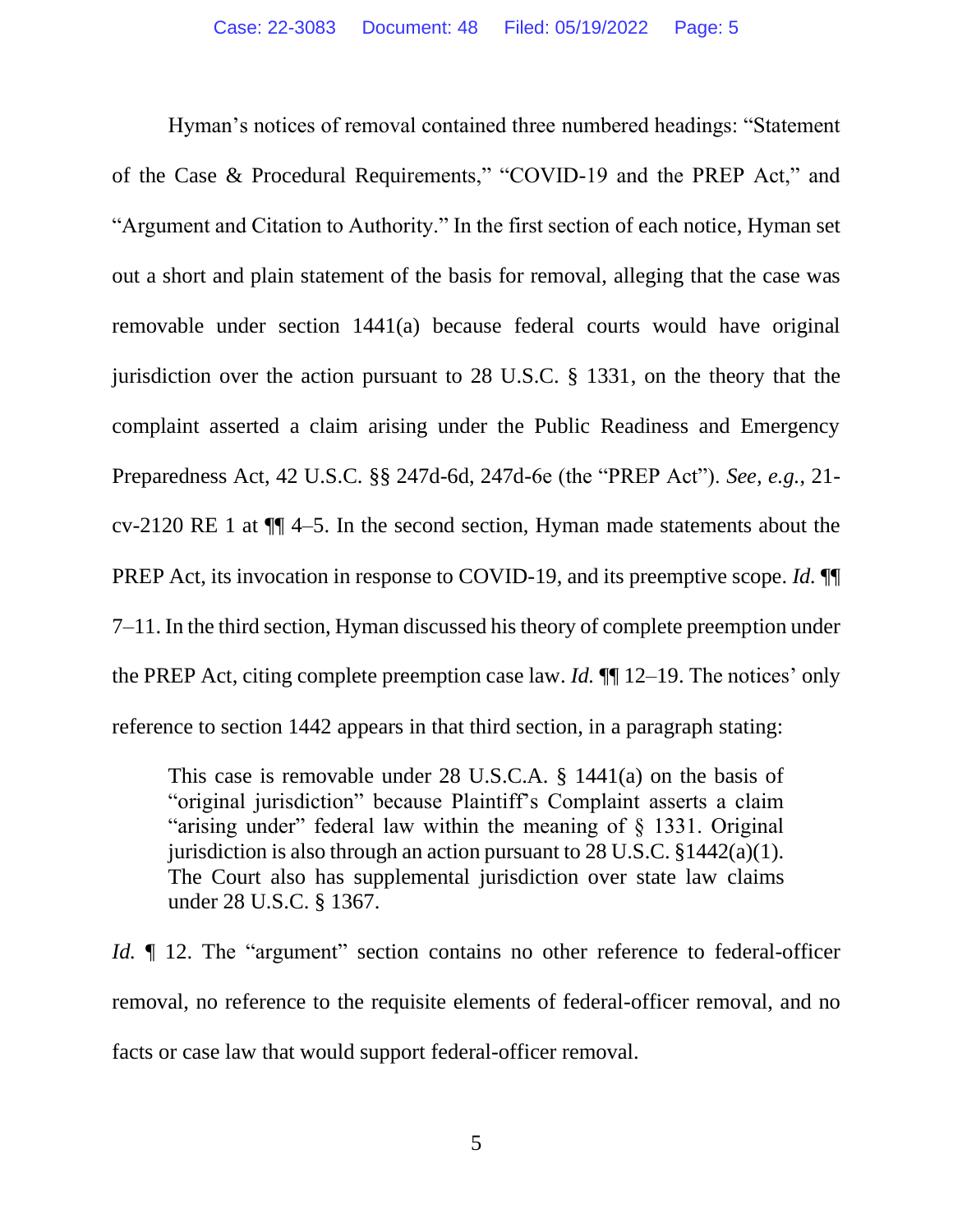Hyman's passing reference to section 1442—in language one district court has described as "nearly impossible to parse"— is not an assertion that these cases are *removable* pursuant to section 1442 or 1443, as required by *BP. Spring v. Montefiore Home*, No. 1:21-cv-02124-PAB, 2022 WL 1120381, at \*6 n.2. Although no appellate court appears to have yet addressed the question of what language is sufficient to meet this requirement, three lines of case law assessing waiver of bases for jurisdiction are instructive. *First*, as noted in Appellees' motion, in the context of assessing waiver, courts have repeatedly held a defendant must do more than merely reference a statute or doctrine in its notice of removal to preserve a basis of jurisdiction. *See* Motion 13–14 (citing *County of San Mateo v. Chevron Corp.*, \_\_ F.4th \_\_, 2022 WL 1151275, at \*18 n.23 (9th Cir. Apr. 19, 2022); *Thompson v. Gulf Stream Coach, Inc.*, No. 1:07-CV-49, 2007 WL 2413108, at \*2–3 (W.D. Mich. Aug. 21, 2007); *Sonoma Falls Developers, LLC v. Nev. Gold & Casinos, Inc.*, 272 F. Supp. 2d 919, 925 (N.D. Cal. 2003). *Second*, courts have been equally clear that, even if the factual allegations contained in a notice of removal could support a particular theory of removal jurisdiction, that theory of removal jurisdiction will be deemed waived unless it is specifically invoked. *See*, *e.g.*, *Ervast v. Flexible Products Co.,* 346 F.3d 1007, 1012 n.4 (11th Cir. 2003) (holding that regardless of whether factual allegations demonstrated diversity of parties, the failure to explicitly invoke diversity jurisdiction as basis of removal in the removal notice constituted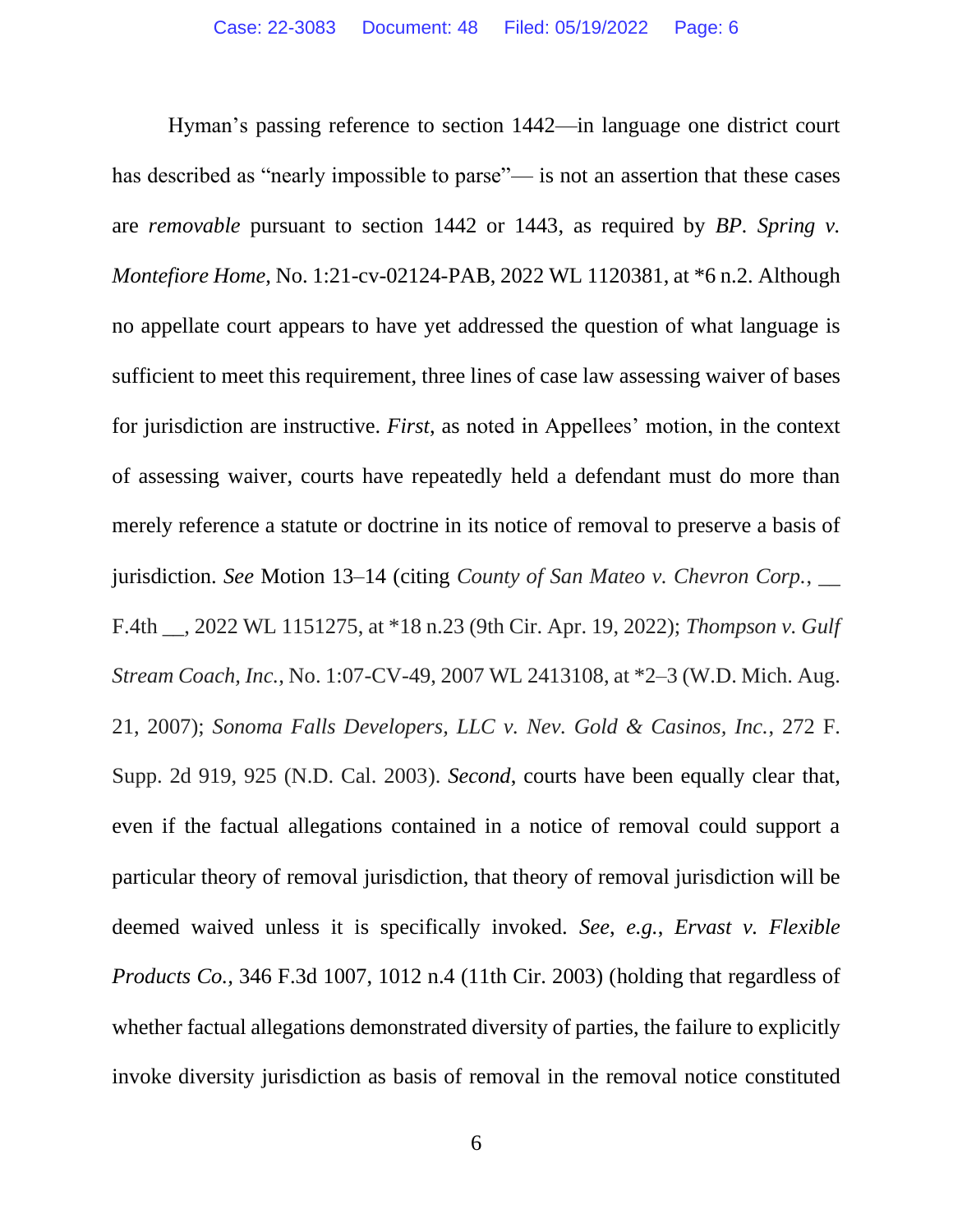waiver); *Hellmuth v. City of Trenton*, No. 1:19-CV-258, 2019 WL 3543082, at \*6 (S.D. Ohio Aug. 5, 2019), *report and recommendation adopted*, 2020 WL 553936 (S.D. Ohio Feb. 4, 2020) (same); *Nero v. Maserati N. Am., Inc.*, No. 1:17-CV-1574, 2017 WL 4124976, at \*2 (N.D. Ohio Sept. 18, 2017) (same). *Third*, even where a defendant has invoked a basis for jurisdiction, the defendant cannot proceed on a different theory as to the applicability of that basis than the one contained in the notice of removal. *See, e.g.*, *Mays v. City of Flint, Mich.*, 871 F.3d 437, 446–47 (6th Cir. 2017) (refusing to consider documents as source of federal-officer direction for purposes of section 1442(a) where the notice of removal identified only *other* documents as the source of direction); *Hahn v. Rauch*, 602 F. Supp. 2d 895, 909 (N.D. Ohio 2008) (finding that the defendants waived complete preemption by the NLRA or LMRDA as a basis for removal jurisdiction where the notice of removal invoked only complete preemption by the LMRA and ERISA).

Ignoring this case law, Appellants invoke inapposite cases about typographical and other "technical errors" in notices of removal and about "notice pleading." Opp'n 13–16. But Hyman's failure to invoke section 1442(a) as a ground for removal was not a "technical error." *Cf. Gianelli v. Schoenfeld,* No. 221CV0477, 2021 WL 2106365, at \*13 (E.D. Cal. May 25, 2021), *report and recommendation adopted*, 2021 WL 2662044 (E.D. Cal. June 29, 2021) (distinguishing between "technical omissions" in notices of removal and those that "prejudice the plaintiff or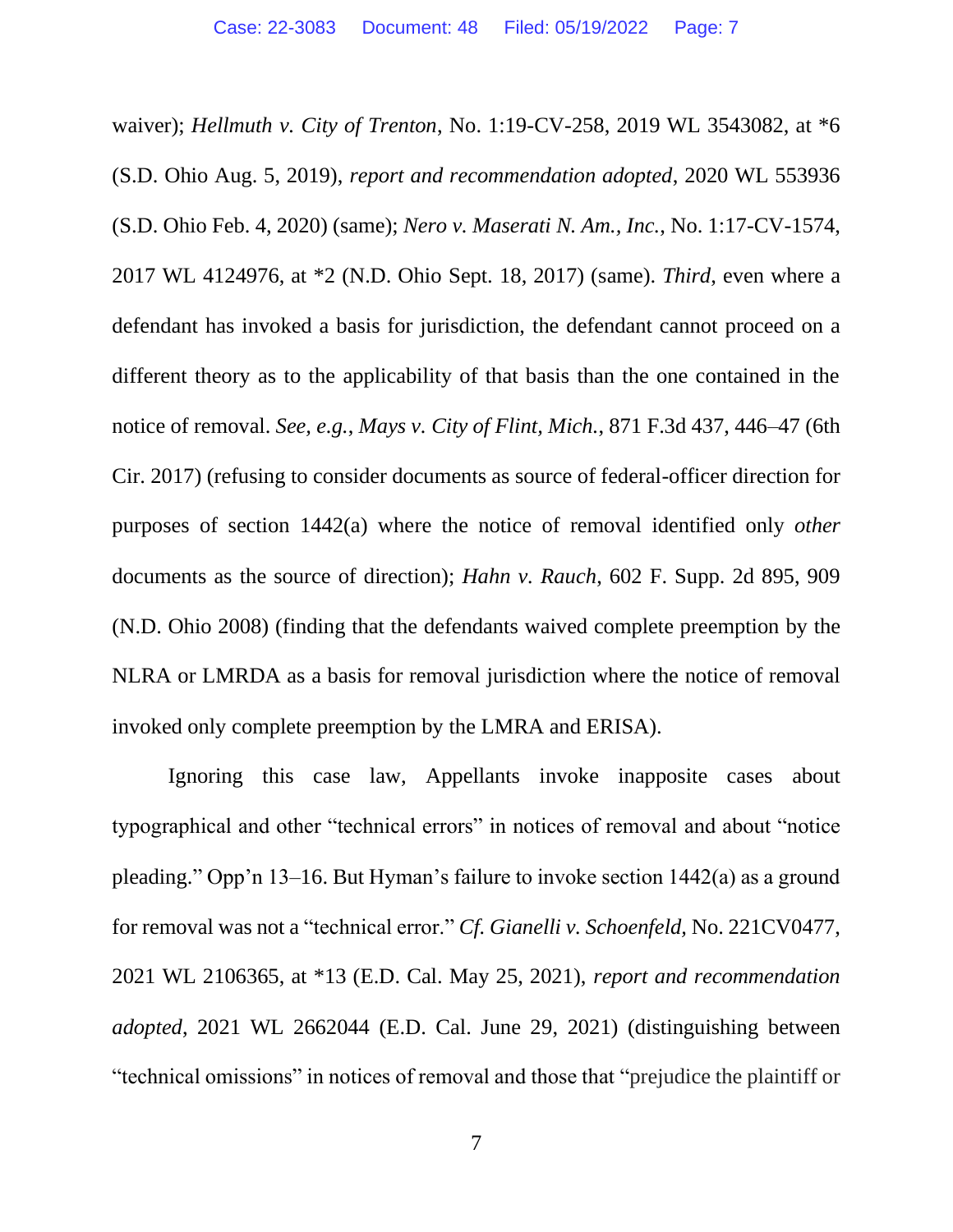impede the court's ability to proceed with the case"); *Crow v. Melton*, No. 3:17-CV-3103, 2018 WL 10419358, at \*11–12 (N.D. Tex. Feb. 20, 2018), *report and recommendation adopted*, 2018 WL 10419359 (N.D. Tex. Mar. 23, 2018) (holding that "merely mentioning 'fraudulent joinder' in passing" in the notice of removal was not a "technical defect" sufficient to preserve another theory of "improper joinder").

As for the notice-pleading standard, Appellees do not dispute that it applies in assessing whether *factual* allegations are sufficient to support the basis of jurisdiction invoked in a notice of removal. *See Dart Cherokee Basin Operating Co. v. Owens*, 574 U.S. 81, 87 (2014). But the issue here is not the standard for assessing the adequacy of factual allegations in support of an asserted ground for removal, but rather whether a ground for removal was asserted at all. As to that question, the case law is clear that courts do not infer bases of removability not specifically asserted. *See supra* pp. 6–7. And Appellants present no authority for the proposition that courts should interpret a notice as invoking one basis for removability when the notice explicitly invoked a different statute as the sole basis for removability.

Not only does the notice-pleading standard not apply to the question of appellate jurisdiction, but Hyman's notices did not meet the standard in any event. His notices are bereft of *any* allegations supporting a theory of federal-officer removal. As this Court has explained, to satisfy the requirements of section 1442(a),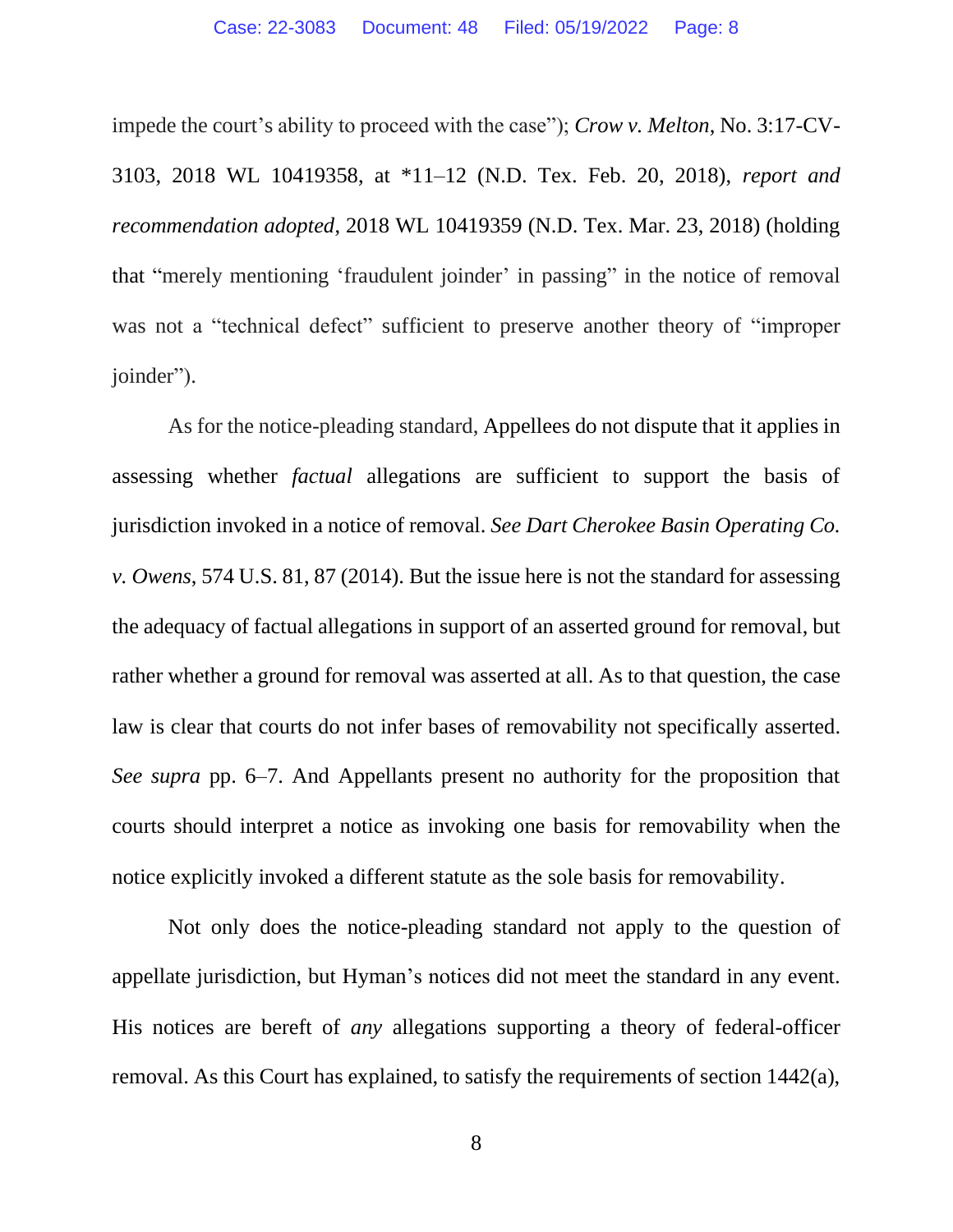a notice of removal must "identify [] specific actions or inactions alleged in the complaint" that were taken at the direction of a federal officer. *Mays*, 871 F.3d at 445. No such actions or inactions were identified here. The removal notices' focus on complete preemption and the PREP Act, and the absence of allegations going to the elements of federal-officer removal (or any legal argument supporting it), did not put plaintiffs on notice that Hyman was purporting to remove on that basis. Accordingly, when the plaintiffs moved to remand the actions to state court, their consolidated remand motion only addressed federal-question jurisdiction. *See* 21 cv-2102 RE 14. Appellants' statement that "[t]he parties fully briefed Appellees' remand motions, including the propriety of removal under both Section 1441 *and* Section 1442" is thus incomplete. Opp'n 4. Appellees addressed removal under section 1442 only in their reply brief—while also arguing that the theory was waived because "Defendants did not assert the federal officer removal statute as a basis for removal in their notices of removal." 21-cv-2102 RE 16 Page ID # 9.

#### **II. Hyman's Notices of Removal Are, in Any Event, Irrelevant.**

Even if Hyman's notices had asserted that each case was removable pursuant to section 1442, those notices would remain irrelevant for purposes of section 1447(d). Under that statute's plain text, appellate jurisdiction turns on whether a *case*  "was removed [from state court] pursuant to section 1442"—not whether any defendant subsequently referenced or invoked 1442. Absent from Appellants'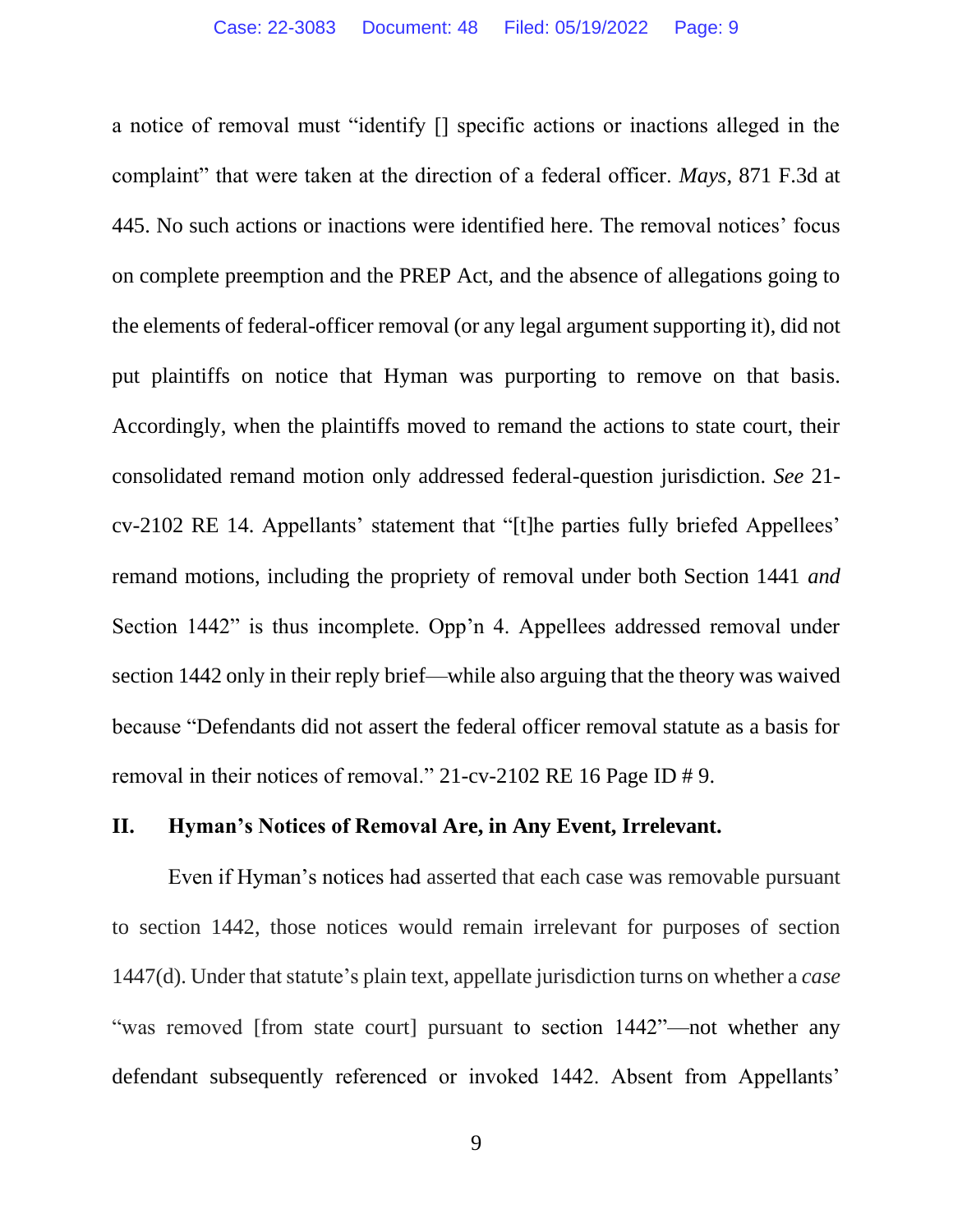opposition is any explanation of how, once a case is "removed," it can be removed again (unless it has been remanded in the interim). It cannot be: 28 U.S.C. § 1446(d) specifies that filing a notice of removal that complies with the requirements of 28 U.S.C. § 1446(b), with service to adverse parties and the state court "shall effect the removal." "Once a defendant complies with § 1446, a state court may not proceed 'further unless and until the case is remanded.'" *BP*, 141 S. Ct. at 1539 (citing 28 U.S.C. § 1446(d)). Here, there is no dispute that the Facility Defendants' notices of removal met all the requirements of section 1446, and thus removal was effected when those notices were filed and served—i.e., *before* Hyman filed his notice.

Appellants' policy arguments cannot overcome the statutory text. *See BP*, 141 S. Ct. at 1542 (declining to disregard text of 1447(d) due to "the policy consequences that follow from giving the text its ordinary meaning"). Moreover, the concerns they raise erroneously conflate the question of when or whether, after a case has already been removed, a defendant who consented to that removal can invoke additional grounds for federal jurisdiction in *district court*, with the question whether those additional grounds trigger the exception to the bar on review contained in section 1447(d). The premise of section 1447(d) is that a defendant will *not* be able to seek appellate review every time it invokes an applicable ground for removal. Whether or not a party has a "statutory right to assert all applicable grounds for removal,"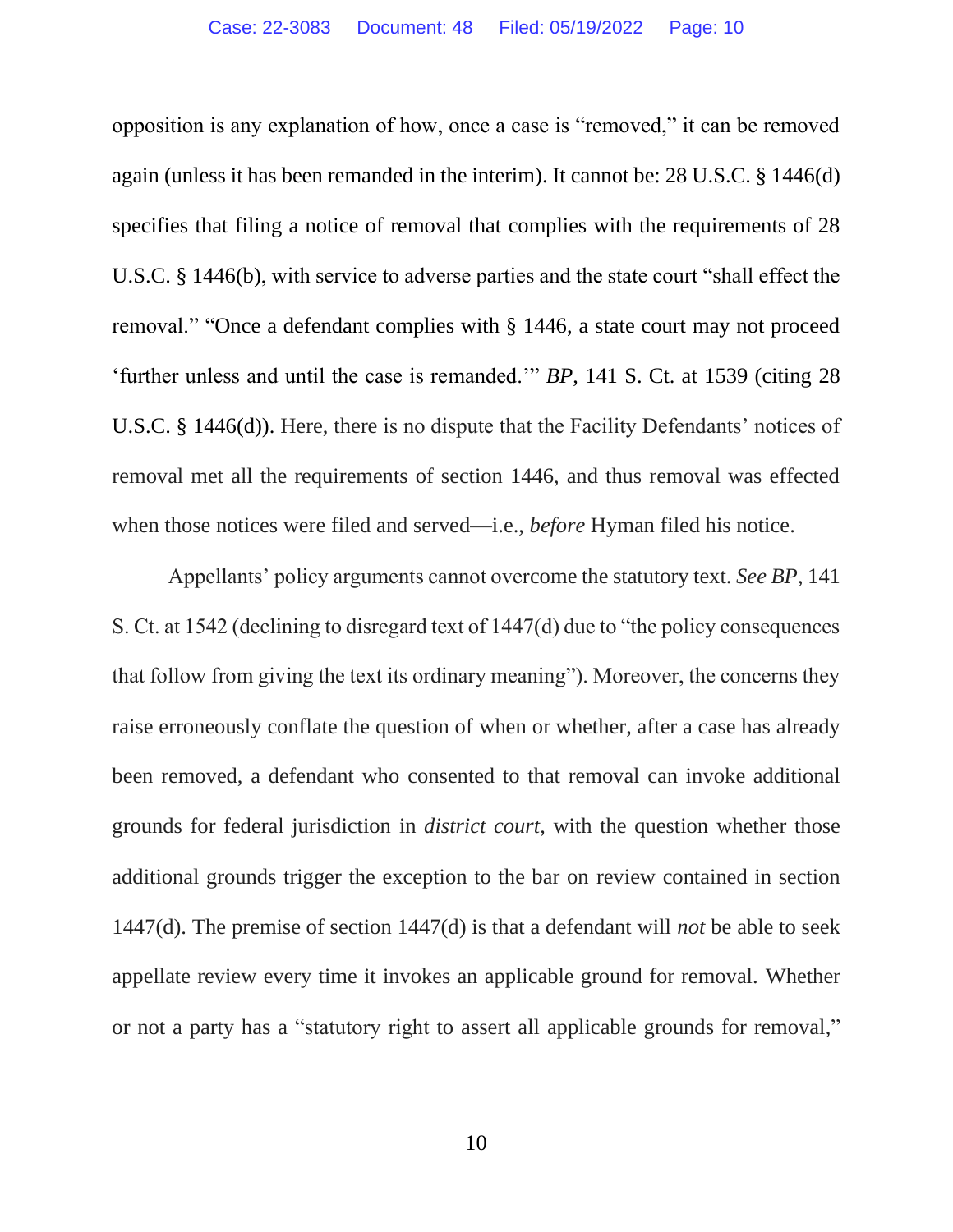Opp'n 1, section 1447(d) is clear that a defendant's right to appellate review turns on whether the case was removed on grounds specified in section 1447(d).

Had Hyman wanted to ensure appellate review of jurisdictional grounds *not*  contained in the Facility Defendants' notices, he could have done so: He could have declined to consent to removal solely on 1441(a) grounds and filed his own notice of removal. In that scenario, the case would have been "removed" at the time of the latter notice of removal, at which point all of the requirements of section 1446 would have been satisfied. Instead, he consented to removal and could not the next week "remove" the case on another basis.

## **CONCLUSION**

For the foregoing reasons and those stated in their motion, Plaintiffs-Appellees respectfully request the Court dismiss the appeals in their entirety for lack of jurisdiction.

May 19, 2022 Respectfully submitted,

s/ Adam R. Pulver Adam R. Pulver Allison M. Zieve Scott L. Nelson PUBLIC CITIZEN LITIGATION GROUP 1600 20th Street NW Washington, DC 20009 (202) 588-7790 apulver@citizen.org

*Counsel for Appellees*